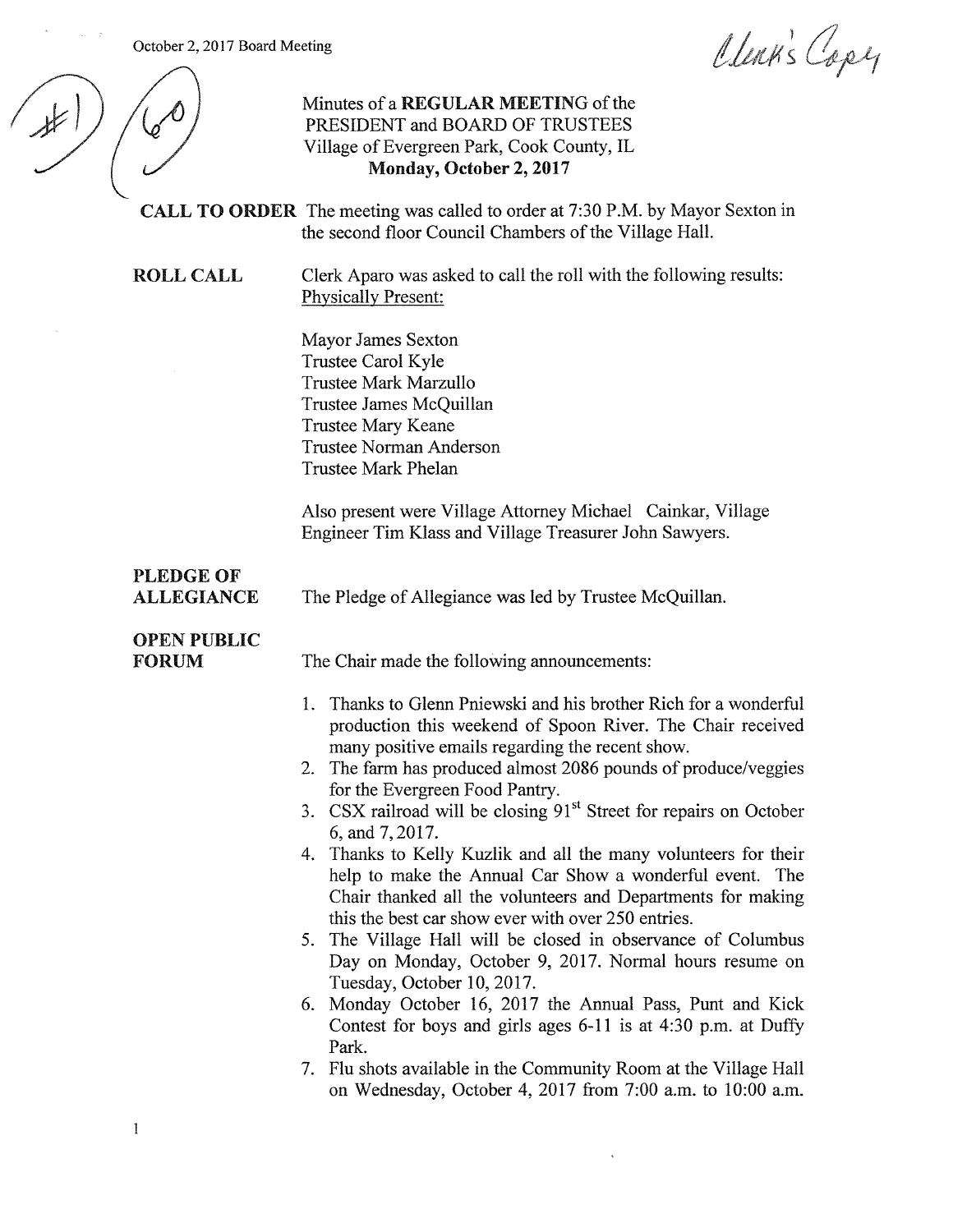Flu shots provided by Walgreens. For more info contact the Village Hall.

- 8. Saturday, October 14, 2017 at Noon at 95<sup>th</sup> Millard/ Lawndale the Public Square Rosary Crusade will be held. For more information contact Barb LaScola at 422-0206.
- 9. Sunday, October 15, 2017 the Knight Family will host the annual Walk "5K for TK" at Yukich Field at 9:00 am to 2 pm.
- 10. Annual Halloween parade at the Community Center is from 6:00 to 7:30 p.m. on Friday October 27, 2017.
- 11. Saturday, November 4, 2017 the annual Pumpkin Smash will take place at the Community Center.
- 12. Farmers Market continues every Thursday from 7 am to 1 p.m. through October 2017.
- 13. Prayers for all those in Texas, Florida and Puerto Rico who suffered loss due to recent hurricanes. Most recently prayers to all those killed and injured during the mass shooting in Las Vegas.

# OPEN PUBLIC

AUDIENCE NONE.

## REGULAR

AGENDA

Motion by Trustee Kyle second by Trustee Phelan to waive reading of the minutes of the September 18, 2017 Regular Meeting of the President and Board of Trustees and approved as presented and was passed by unanimous voice vote and so ordered by the Chair.

## RESOLUTION

NO. 23-2017 Motion by Trustee Phelan second by Trustee McQuillan to approve Resolution NO. 23-2017 with expenditures of the General Corporate Fund of\$ 515,664.35 and the Water Management Fund of  $\hat{\$}$  36,027.16 and the 95<sup>th</sup> Street TIF Fund,  $\hat{\$}$  134,444.19 and the Street Bond Fund, \$ 26,660.00 for a total of \$ 712,795.70. Upon roll call, voting YES: Trustees Kyle, Marzullo, McQuillan, Keane, Anderson and Phelan; voting NO: NONE. The motion was passed and so ordered by the Chair.

#### WATER **COLLECTORS** REPORT

Motion by Trustee Marzullo second by Trustee Keane to accept for file and information the Water Collector's report for September 2017 in the amount of  $$632,046.53$ . The motion was passed by unanimous voice vote and so ordered by the Chair.

#### VILLAGE COLLECTOR'S REPORT

Motion by Trustee McQuillan second by Trustee Kyle to accept for file and information the Village Collector's report for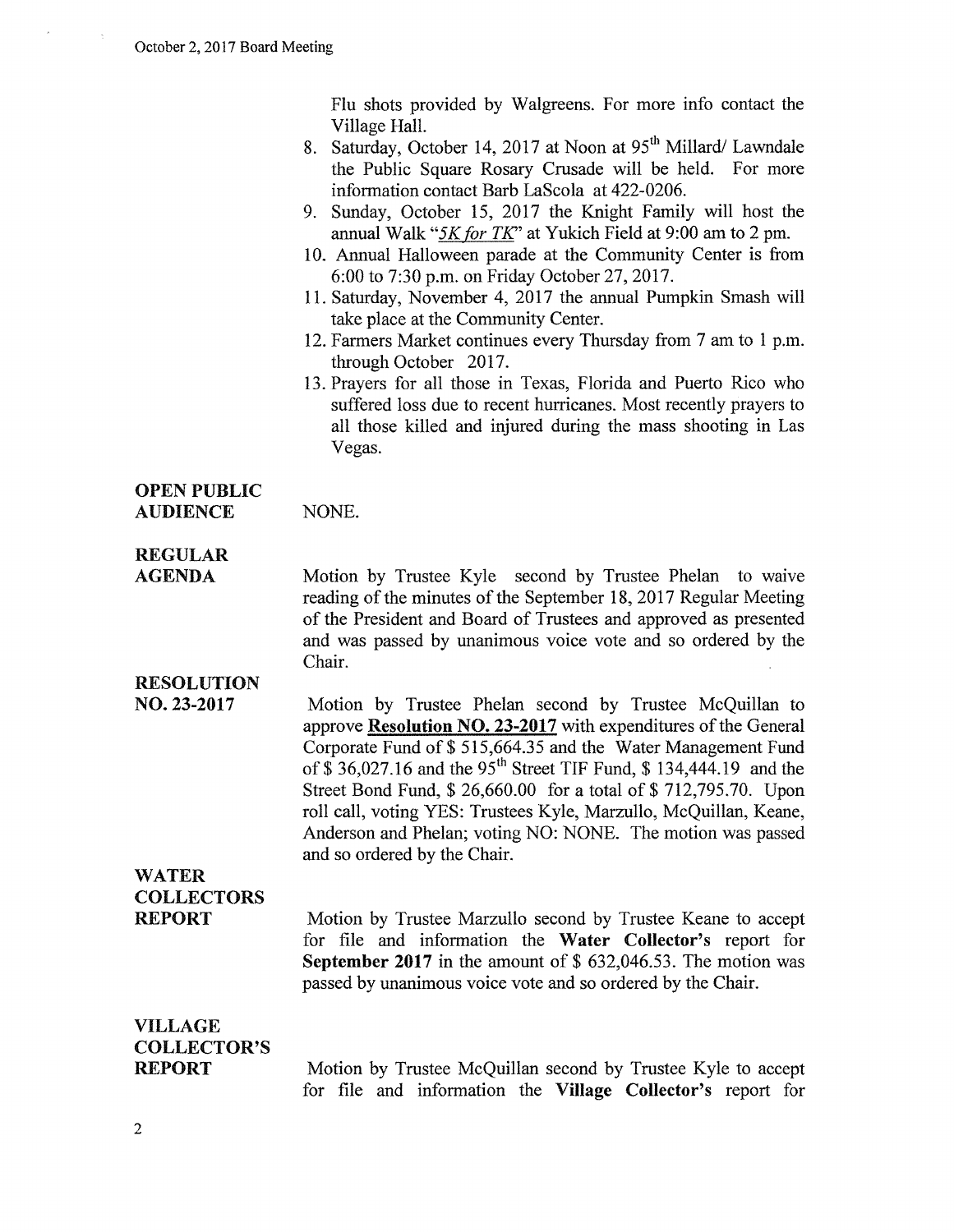September 2017 in the amount of  $$1,612,021.15$  was approved as presented and passed by unanimous voice vote and so ordered by the Chair.

# BUSINESS

**CERTIFICATES** Motion by Trustee Kyle second by Trustee Phelan to accept the business regulation certificate for Prudential Home Health Services (office only) located at 9500 S. Avers, Suite #3, in Evergreen Park. Upon roll call, voting YES: Trustees Marzullo, McQuillan, Keane, Anderson, Phelan and Kyle; voting NO: NONE. The motion was passed and so ordered by the Chair.

**OXFORD** INSURANCE

The Chair noted this was a re-location from a previous location of 3146 W. 95<sup>th</sup> Street to the current location of 9447 S. Kedzie Avenue. No vote taken. INFORMATION ONLY.

#### POLICE CAR SALES

Motion by Trustee Kyle second by Trustee Marzullo to approve the request from Police Chief Saunders to sell Unit 2915 a 2006 Ford F-350 Super Duty Regular Cab for a price of \$6,000 "As Is". Upon roll call, voting YES: Trustees McQuillan, Keane, Anderson, Phelan, Kyle and Marzullo; voting NO: NONE. The motion was passed and so ordered by the Chair.

> Motion by Trustee Phelan second by Trustee Kyle to approve the request from Police Chief Saunders to sell Unit #2810, a 2012 Ford Expedition Community Service vehicle "As Is" for the price of \$4,000.00 Upon roll call, voting YES: Trustees Keane, Anderson, Phelan, Kyle, Marzullo and McQuillan; voting NO: NONE. The motion was passed and so ordered by the Chair.

#### POLICE INTERN

Motion by Trustee Kyle second by Trustee Anderson to approve the request from Deputy Police Chief Eisenbeis to name Mark J. Radavic of Evergreen Park to the Evergreen Park Police Department's College Student Internship Program. Upon roll call, voting YES: Trustees Anderson, Phelan, Kyle, Marzullo, McQuillan and Keane; voting NO: NONE. The motion was passed and so ordered by the Chair.

#### PROCLAMATION HALLOWEEN

Motion by Trustee Phelan second by Trustee Kyle to approve the Proclamation, declaring "Tuesday, October 31, 2017 as *Halloween in the Village of Evergreen Park.*" The Chair encouraged residents to attend the Recreation Department Parade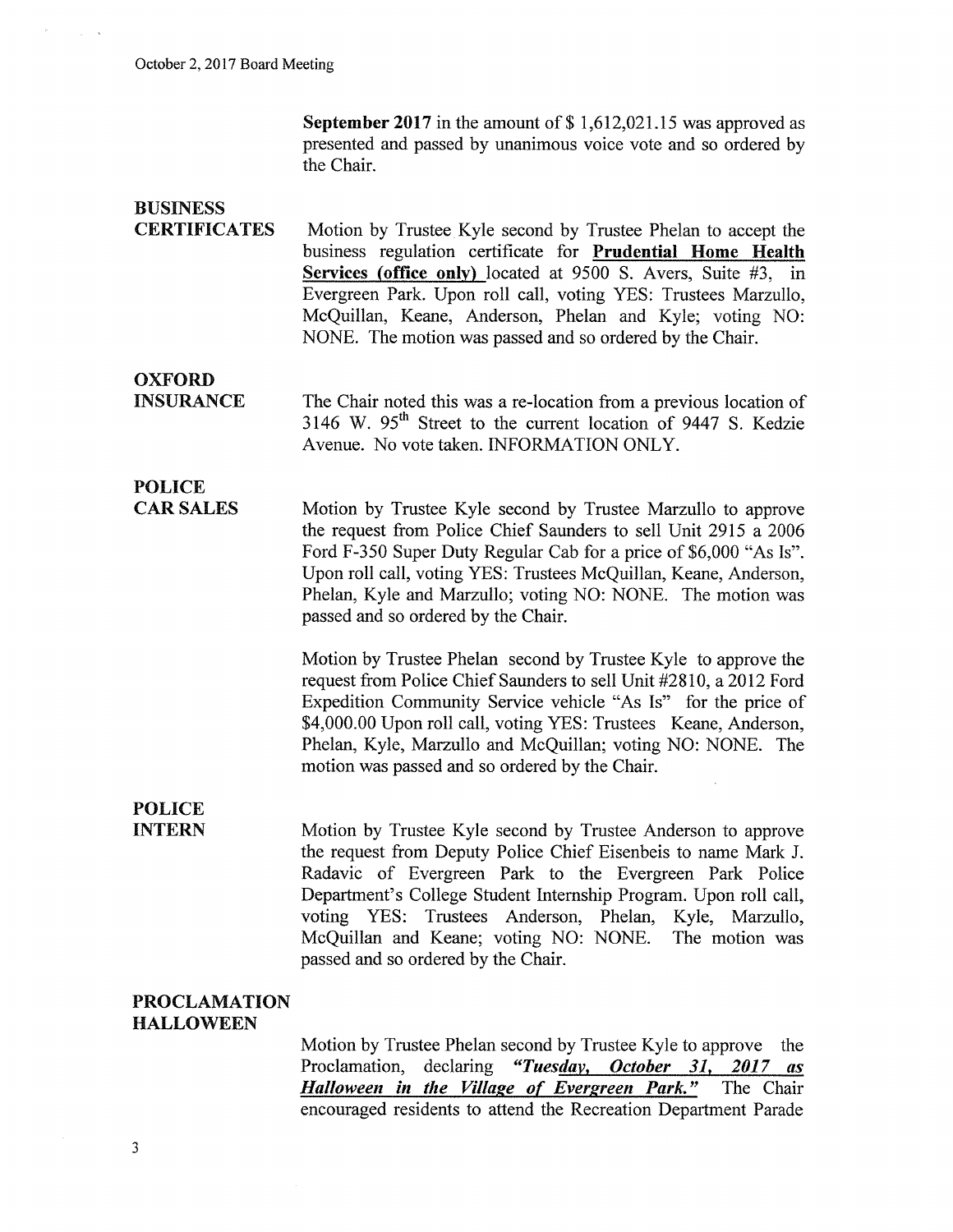festivities on Friday, October 27, 2017. Hours for trick or treat are until  $6:00$  p.m. without an adult and with an adult until  $8:00$  p.m. when all trick or treat ceases. Upon roll call voting YES: Trustees Phelan, Kyle, Marzullo, McQuillan, Keane, Anderson; voting NO: NONE. The Motion was passed and so ordered by the Chair.

### POLICE PENSION

BOARD Motion by Trustee Marzullo second by Trustee Keane to approve Police Chief's Saunders request to appoint retired Deputy Chief Dennis O'Dowd to the Evergreen Park Police Pension Board to fill the vacancy left by the resignation of Daniel Maloney. The Chair thanked Mr. Maloney for his service. Upon roll call voting YES: Trustees Kyle, Marzullo, McQuillan, Keane, Anderson, and Phelan, voting NO: NONE. The Motion was passed and so ordered by the Chair.

#### MARTYRS Information only. The Chair approved the annual Walk a Thon request from Queen of Martyrs on October 27,2017. NO ACTION BY THE BOARD.

## ENGINEER'S

QUEEN OF

REPORT Mr. Klass had no report. A brief discussion took place regarding the new street lighting project. Mr. Lorenz noted the agreement has been sent to the Village attorney, Gary Perlman for review. The Mayor will sign it and the total cost is \$850,000 with grant monies of \$ 500,000. Trustee Phelan questioned the sidewalk on  $91<sup>st</sup>$  Street. Mr. Klass stated it takes a long time dealing with IDOT.

## ATTORNEY'S

REPORT Mr. Cainkar had no report.

DEPT. **HEADS** 

Mary Ann Diehl, OCS Director reported Mariano's Pharmacy will be giving flu shots at the next Senior Council Meeting on October 19, 2017. State Rep. Kelly Burke will be the speaker. Also there will be a shredding event sponsored by South Division Credit Union on October 19, from 9:00 a.m. to Noon at the Farmers Market. A downtown bus trip to see Christmas Lights is planned for December 12, 2017. Contact OCS for more information.

Jim Feltz, Youth Director, reported the annual coat drive has begun and runs from October 1 through November 30, 2017. Clean usable coats, jackets and sweaters may be dropped off at the Community Center. Mr. Feltz wished all Cubs fans, especially Mayor Sexton, good luck in the upcoming playoffs.